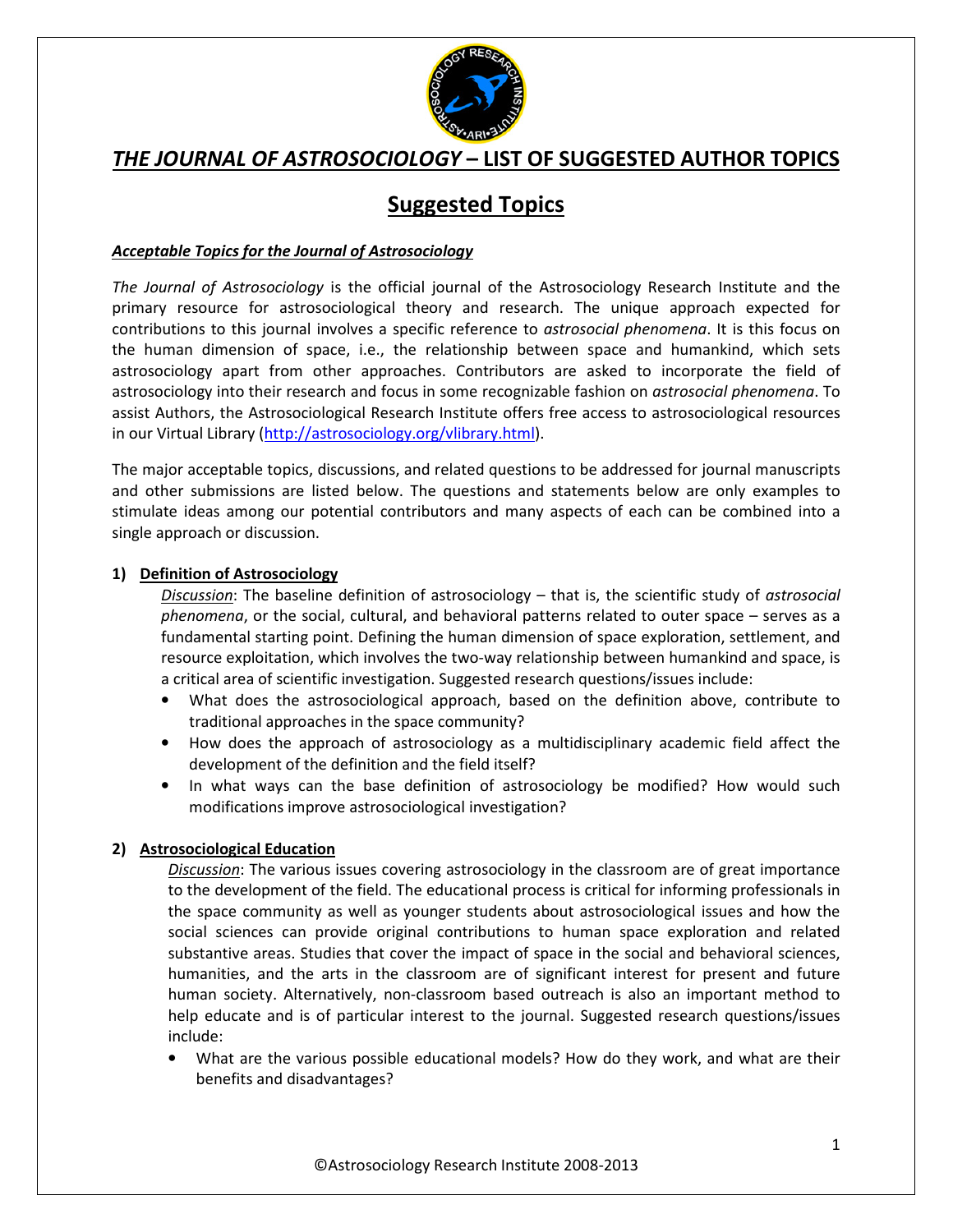

- What are some ideas regarding a workshop for existing professionals and the ramifications of developing an astrosociological community?
- Why is integrating astrosociology into existing programs and courses as an intermediate goal a cornerstone of the development process?
- What are the potential student roles in astrosociology education and the field development process?
- How might one establish astrosociology courses, programs, curricula, and departments, including actual efforts and plans for implementation?
- How might one recruit high school and college students to pursue astrosociology?
- What types of methods do/can educators use or have used that incorporate(s) STEM education with the social sciences? How important is it to teach both aspects to students?

### **3) Theoretical Astrosociology**

*Discussion*: Like any academic field, astrosociology progresses through the interaction between theory and research. The development of astrosociology requires the construction and sharing (for testing) of conceptualizations that focus on *astrosocial phenomena*. Suggested research questions/issues include:

- What are the epistemological limitations of astrosociology?
- How can the astrosociological paradigm be modified to better reflect observations of *astrosocial phenomena*?
- What types of theoretical model(s) and/or hypotheses characterize various types of *astrosocial phenomena*?
- What are the connections between the astrosocial sector, which includes societal elements that involve *astrosocial phenomena*, and the non-astrosocial sector, e.g., what are the connections between NASA and politics?
- How do various facets of *astrosocial phenomena* affect societies? What is their importance to cultural and social change?
- How may space exploration analogs provide new insights and avenues for future research endeavors?
- What literature already exists that addresses areas of astrosociological theory?
- What are some recommendations for future research projects based on theory?

### **4) Astrosociological Research**

*Discussion*: The testing of hypotheses and theoretical models through various forms of investigation allows for the development of astrosociology. Suggested research questions/issues include:

- What empirical investigations touch on *astrosocial phenomena*, both new research and/or summaries of past investigations?
- What are some tests for astrosociological theoretical models and hypotheses? What modifications could be necessary?
- Review research addressing analogs to space exploration in its various forms, and/or provide new research findings in this area.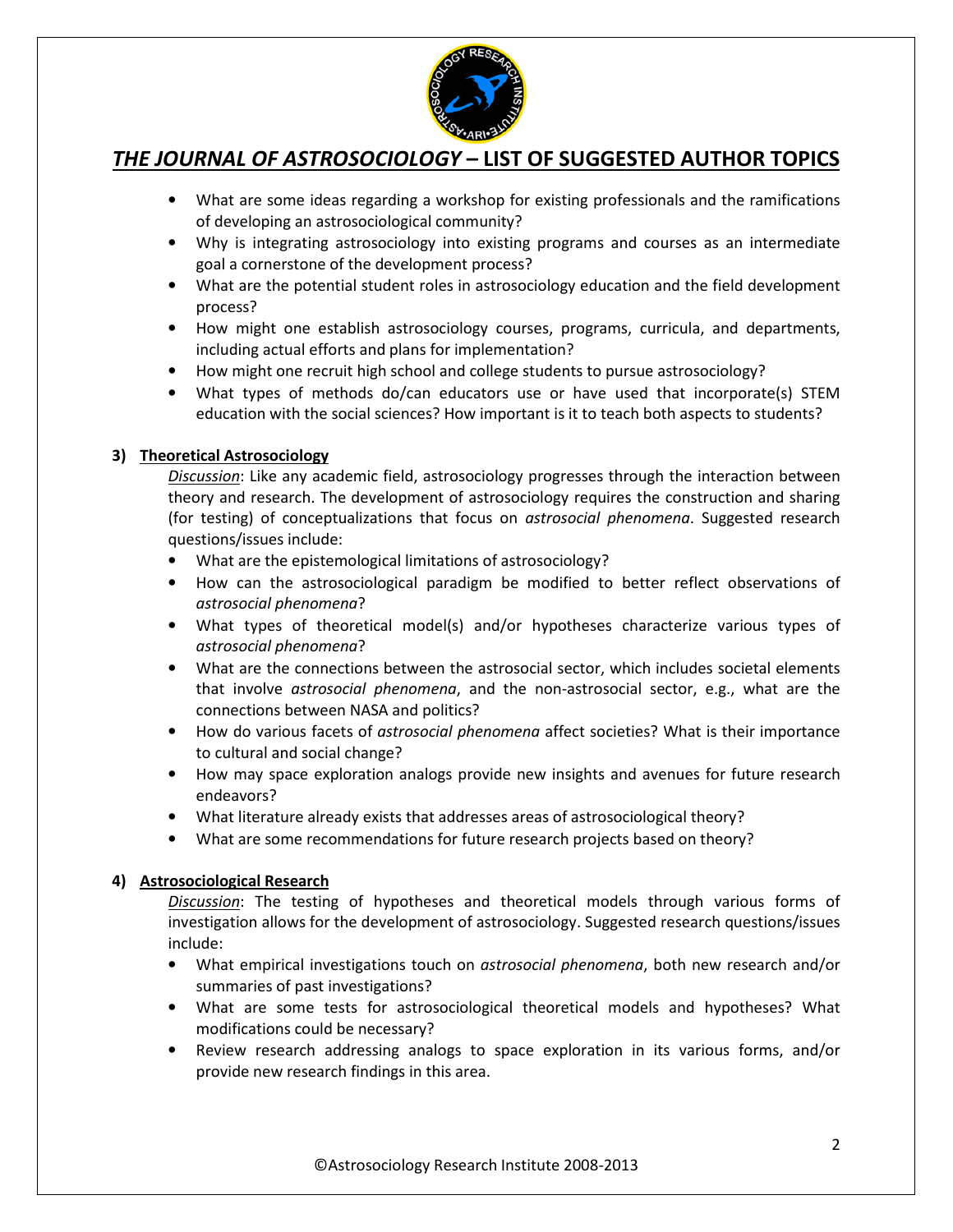

• Provide a literature review that summarizes some area of past research that relates in some way to astrosociology.

### **5) Applied Astrosociology**

*Discussion*: Practical approaches that take advantage of *astrosocial phenomena* for the benefit of societies, communities, and the lives of individuals serve as important contributions of astrosociology. This focus consists of social scientists (including astrosociologists) studying such contributions by others as well as their own participation in such activities. Suggested research questions/issues include:

- What are some examples and/or future possibilities in which the utilization of space assets contributes to the mitigation of social problems on Earth?
- Discuss research that touches on both space and sociocultural and/or psychosocial efforts that contribute to improving social life in terrestrial societies.
- Discuss space spinoffs/technology transfers and their impacts on various social institutions, groups, and categories of individuals.
- How do media and the arts that focus on outer space issues affect human culture? What comparisons can be made cross-culturally that describe how different societies view outer space technologies and activities?

### **6) Medical Astrosociology**

*Discussion*: Space medicine focuses almost exclusively on the biomedical aspects of space activities such as the effects of microgravity on the human body. Space psychology is also addressed to some extent. However, the social and cultural issues that arise among members of a crew, and in the future among citizens in space ecologies, require a greater focus. These are astrosociological issues that require attention in order to understand the social effects of going into outer space and the ramifications it has on social stability and individual health. Suggested research questions/issues include:

- Discuss various aspects regarding the social, cultural, and behavioral aspects of space medicine.
- What are some of the ethical implications of medical decision-making in space ecologies?
- Discuss the relationship between behavioral health and medical astrosociology.

### **7) Planetary Defense**

*Discussion*: Planetary defense typically involves the detection and defense against a celestial object impacting humankind's home planet, Earth. These areas of concern are important for astrosociologists. However, the social sciences are also well equipped to study the third component of planetary defense; namely, disaster relief efforts following an asteroid or comet strike. Preparation for the aftermath of a strike would become an issue if defense failed and humankind had time to react before a strike. Suggested research questions/issues include:

- Focus on issues involving detection, defense, and protection of terrestrial life as three different stages or as one united approach.
- Discuss the differences between protecting Earth and protecting human societies and cultures. What are the implications of success, partial success, and failure – and how are these different outcomes defined?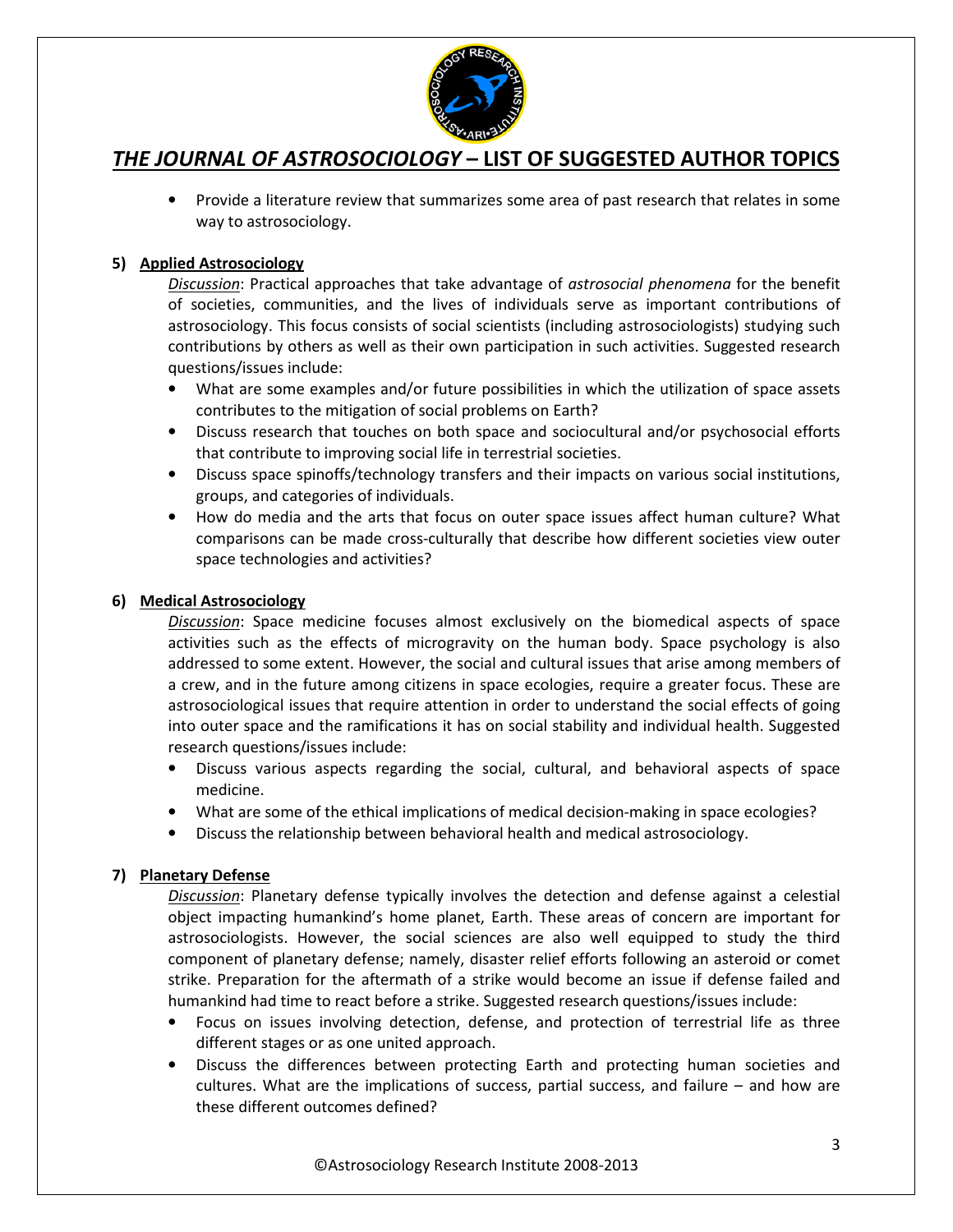

- What level of preparedness is prudent (or too little or too much) to respond to a real threat?
- What actions must be taken, or what actions are necessary, for coping with a strike by asteroid, comet, or other space phenomena? Discuss disaster relief efforts in the aftermath of a strike.
- What types of planning has occurred or should occur to mitigate any potential harm to Earth, human societies, or the human species?

#### **8) SETI and Astrosociology**

*Discussion*: SETI, the search for extraterrestrial intelligence, involves listening to radio signals – and more recently other types of emissions and planetary features – from alien civilizations. Astronomers and others seek such signals without any guarantee of success. Social scientists have also played a role in theoretical discussions regarding the potential presence of alien life and the likely responses to the actual discovery of extraterrestrial life. Suggested research questions/issues include:

- What is the cultural impact of the effort itself to detect alien life?
- How does humankind benefit from SETI even before detecting extraterrestrial life?
- Provide analysis and/or profiles of the work of those who carry out the search.
- What are some of the major issues related to constructing and sending messages to potential alien civilizations?
- What are the astrosociological implications of actually detecting alien life?

#### **9) Astrosociological Implications of Astrobiology**

*Discussion***:** Astrobiologists continue to discover new organic molecules in space and various forms of extremophiles in a variety of environments, both natural and human-made. Suggested research questions/issues include:

- Discuss how the search for extraterrestrial life has impacted human society and our species place in the universe.
- How does astrobiological research on Earth affect societies and their various components?
- What is the relationship between astrosociological research and astrobiological theory and research?
- How could astrobiology inform astrosociology as it relates to the rise of social groups among various organisms?

#### **10) Space Law**

*Discussion*: Space law exists to regulate the behavior of social actors, i.e., persons, groups, organizations, and states that operate and conduct activities in outer space. As new space technologies strain the international legal system and the enabling national laws that govern states, we can expect and do see social responses to the use of space technologies. Space technologies bring people closer together and also separate societies who have such space capabilities from those states that do not. Given the social pressures that inherently arise from the technological development to access outer space, space law serves as the regulating mechanism to defuse lawlessness (or anarchy) and provide rules for social actors engaged in space activities. The study of space law, both at the individual, national, and international level, provides a significant backdrop by which to engage in astrosociological research, i.e., at the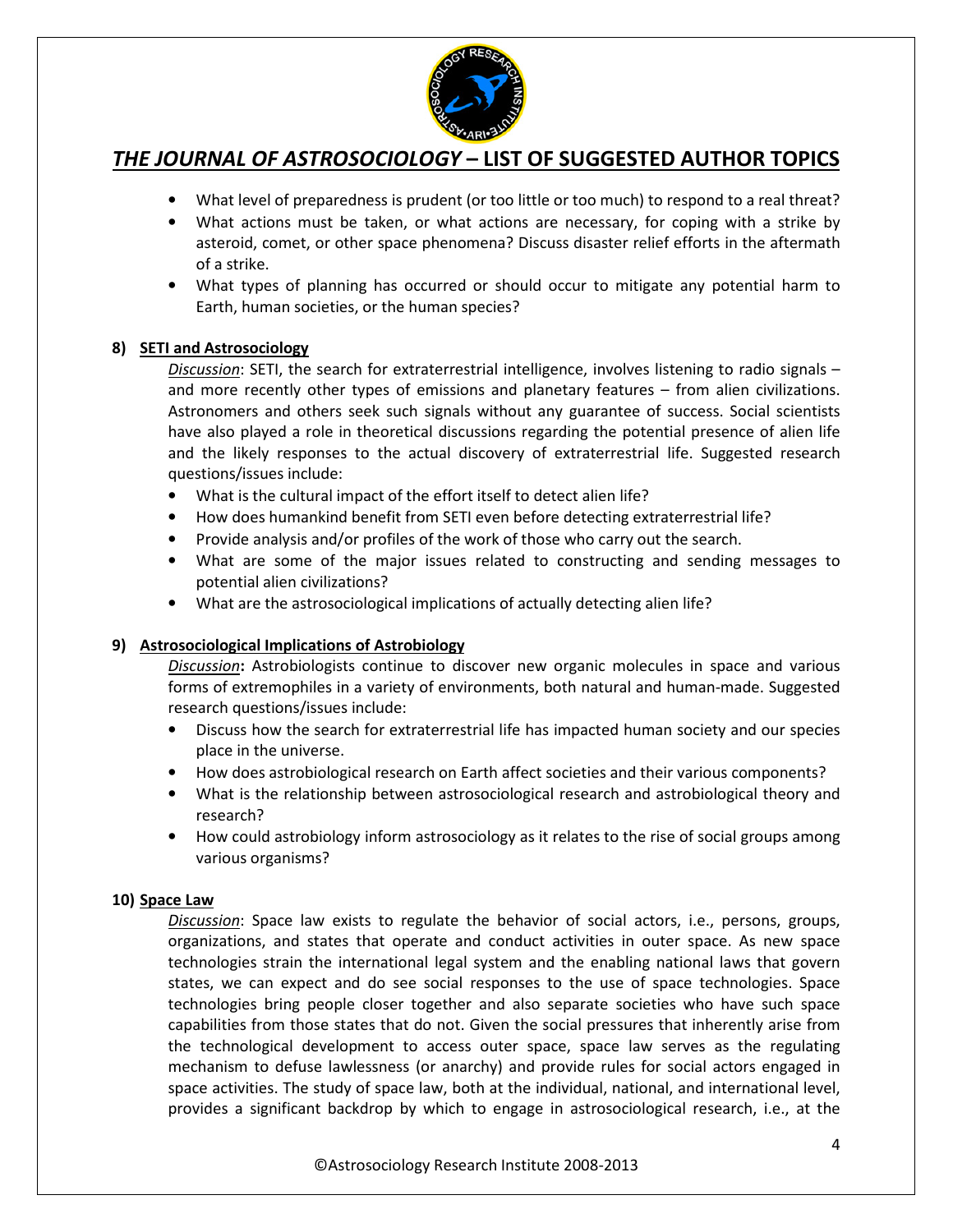

nexus of law and astrosociology (*see, e.g.,* Hearsey, C.M., *The Nexus Between Law and Astrosociology*, Astropolitics, Vol. 9(1) at 28, 2011). Suggested research questions/issues include:

- What are some of the social and cultural aspects of legal issues related to outer space in terrestrial societies?
- How should states organize law-making and jurisprudential systems for outer space?
- Can or will outer space law be described as a postmodern legal system?
- How will outer space law continue to function or evolve?
- Will extraterrestrial societies, i.e., human societies not on Earth, be held together by a consensus of legal values or by coercion?
- How does outer space law fit into the social construction of law?
- How are rules for outer space connected to the natural law whose content is set by nature and has universal validity? Or is outer space law derived from basic norms?
- Are there aspects of outer space law that constitute peremptory norms? If so, how will that affect social systems that arise beyond Earth?
- How will non-binding rules affect the development of space law going forward? What impact will it have on any aspect of society?

#### **11) Space Policy**

*Discussion*: Policy is a general prerequisite to law and a fundamental aspect of decision-making that encompasses all aspects of social life. As applied to astrosociology, space policy has a wide variety of topics that intersect with the study of astrosocial phenomena. Suggested research questions/issues include:

- What is the status of space exploration in various nations?
- How does governmental space policy affect real efforts in space?
- What impact do private space companies have on governmental space policy?
- Discuss the role of space advocacy groups in affecting space policy.
- How is "New Space" affecting humankind's progress in space?
- Discuss the details of international cooperation in the pursuit of space exploration.
- How do the benefits/costs of space policy (or law) affect segments of human society not engaged in space activities?

#### **12) Space History**

*Discussion*: Space has played a significant role in societies throughout history. It is therefore beneficial to study the historical developments in astronomy and space exploration and their social impacts at every level of analysis. Since the history of human and robotic space exploration in the modern era has lasted over fifty years, there have been great achievements, bitter disappointments, tragedies, and some argue lost opportunities. Moreover, the scientific and exploratory aspects considered at the heart of the space exploration have been shaped by politics and other social and cultural forces that resulted often in detrimental outcomes and extraordinary achievements. Furthermore, past human societies have been affected by what happens in outer space and, in some cases, human history has been shaped by celestial events. Suggested research questions/issues include: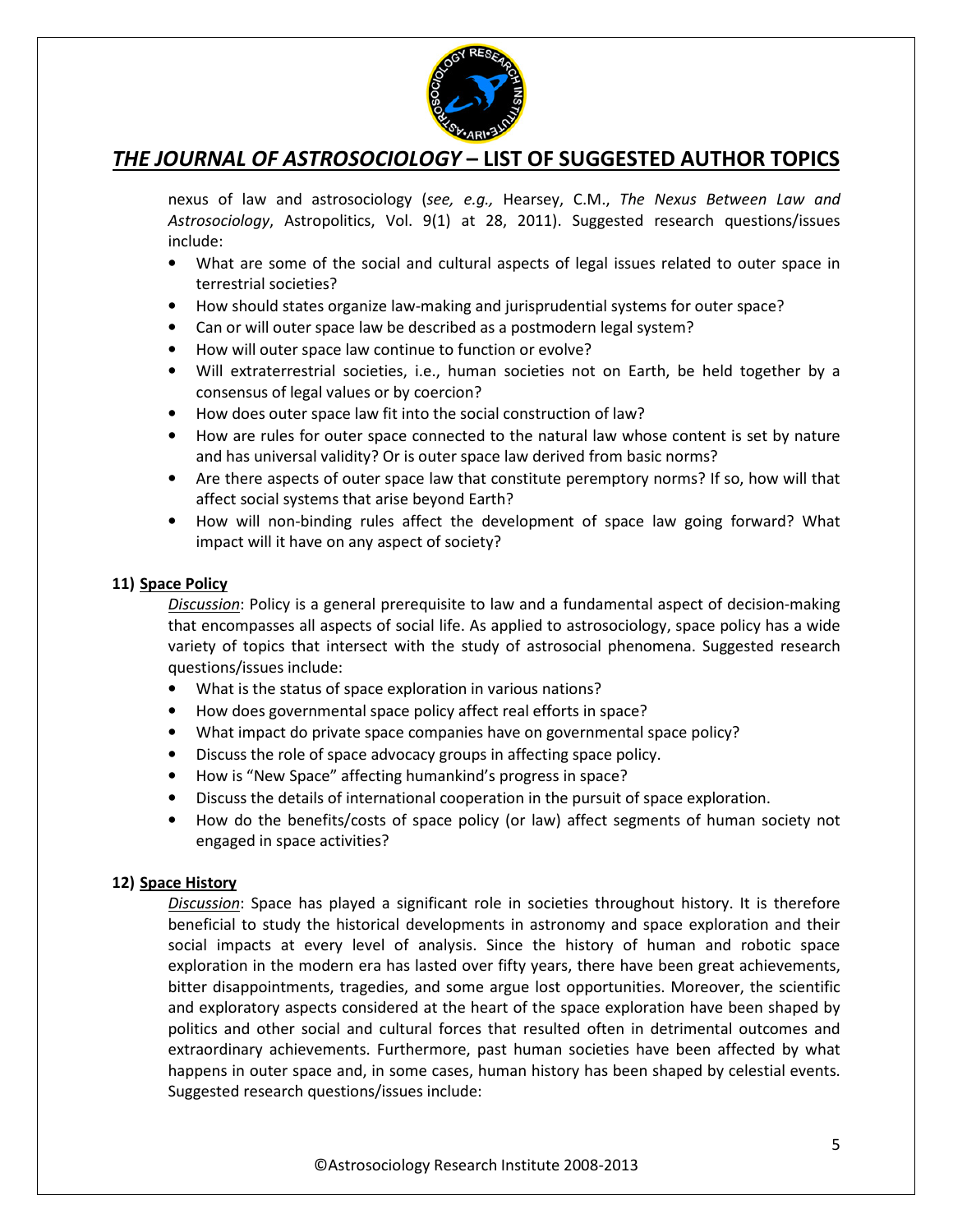

- Discuss the space history, or a portion thereof, of societies in any recorded area of study.
- How did space affect ancient societies/pre-historical cultures e.g., pre-historic Britain, China, Egypt, Africa, Samaria, etc.?
- How have celestial events affected the development of human society? How could expected future events shape the future of human society and what could be the social benefits/costs?
- What impacts did major developments in astronomy, planetary science, rocketry, or space exploration have on societies or groups of people?
- What historical analogs describe current endeavors to venture into outer space?

#### **13) Space Economics**

*Discussion*: Generally, economics is the study of how the production, distribution, and consumption of goods and services operate in a society. As technology enables humans to consume space based resources, such activities will significantly affect human society on and off Earth. Furthermore, satellites are playing a large role in how resources are consumed on Earth. Studying the economic effects of space technologies and activities is therefore an important and underdeveloped topic of inquiry. Suggested research questions/issues include:

- What types of phenomena are observed or could be observed due to human activities in outer space? How do these phenomena affect human society's consumption of space based resources?
- How will the consumption of space based resources change the dynamics of economics on Earth?
- How has technology changed the way resources are used and consumed on Earth? What types of space based assets are important to human society and what are their economic and social benefits/costs?
- Will consuming outer space resources change economic systems? If so, how? If not, why?

### **14) Literature and Astrosociology**

*Discussion*: Oral traditions and literature have played a large role in the development of the social consciousness related to outer space. From stories about gods in the heavens to science fiction about trips to the Moon and Mars, outer space as a subject or backdrop in story-telling has had a significant effect on human society. Suggested research questions/issues include:

- How has space related literature affected human's drive to go into outer space? How has it shaped the social consciousness?
- How does literature create social constructs in human societies to explain our place in the universe?
- What sources of literature have influenced humans to venture into outer space? What themes or lessons are portrayed? What conclusions can society draw from literature?
- How does storytelling through movies or art shape our understanding of space issues?

#### **15) Space Societies (including Crews, Micro-Societies, Mini-Societies, and Communities)**

*Discussion*: Human groups living in isolated space ecologies within space habitats – whether on planets, moons, or orbiting a space body – require social-scientific consideration even though very few human beings live in space at one time. Suggested research questions/issues include: